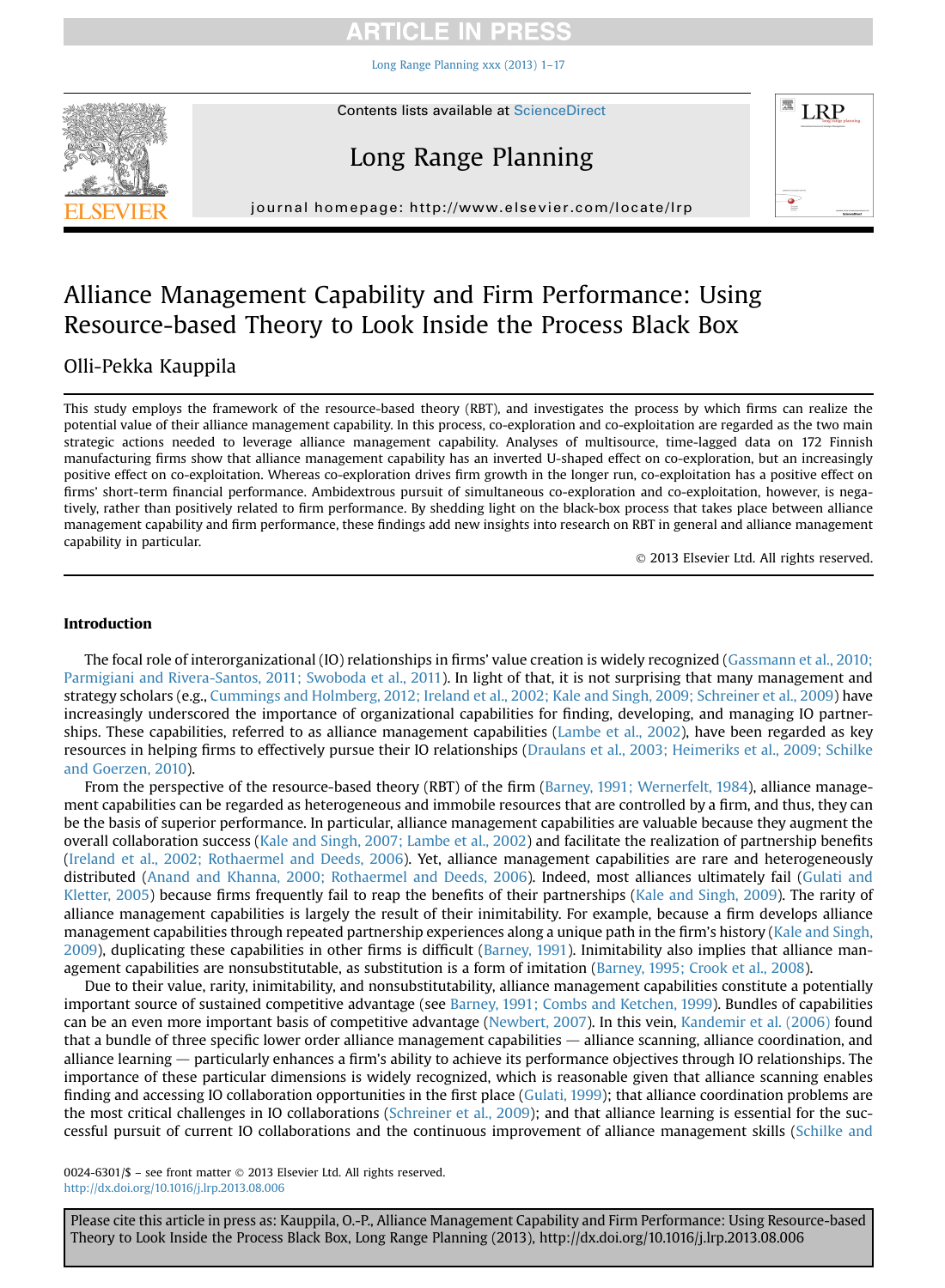### **ITICLE IN PRES**

2 O.-P. Kauppila / Long Range Planning xxx (2013) 1–17

[Goerzen, 2010\)](#page--1-0). Consistent with prior literature (e.g., [Ireland et al., 2002; Schreiner et al., 2009; Schilke and Goerzen, 2010\)](#page--1-0), I term this bundle of lower order alliance capabilities, the "alliance management capability", which is formally defined as "a firm's skill portfolio of superior capabilities that help it scan its environment for partnering opportunities, coordinate its alliance strategies, and learn from its alliance experiences" ([Kandemir et al., 2006,](#page--1-0) p. 325).

Despite alliance management capability's recognized role in building a competitive advantage, questions surrounding the processes through which alliance management capability leads to superior performance remain unanswered. In particular, the strategic actions that a firm must undertake to take advantage of its alliance management capability are poorly understood. This is an important shortcoming in the extant research, as possessing strategic resources is necessary but insufficient, because firms must also take appropriate actions to make use of their resources [\(Ketchen et al., 2007; Kraaijenbrink et al.,](#page--1-0) [2010](#page--1-0)). That is, the potential value of resources remains unrealized as long as the firm does not have an organization and management system that enables their exploitation [\(Henderson and Cockburn, 1994; Miller et al., 2008](#page--1-0)). To gain insight into what is involved in leveraging firm performance through alliance management capability, this article poses the question: How does alliance management capability affect firm performance?

This investigation makes two key advances to the extant literature on RBT in general and alliance management capability in particular. First, by answering the "how" question, this study is able to look inside a black box of processes through which alliance management capability contributes to firm performance [\(Priem and Butler, 2001](#page--1-0)). This is an important contribution to the RBT discussions, as comprehensive empirical representations of the paths between resources and firm performance have been missing.<sup>1</sup> I adhere to recent recommendations by [Crook et al. \(2008\), Ketchen et al. \(2007\)](#page--1-0), and [Newbert \(2007\)](#page--1-0), and use an integrative framework that includes the mediating variables in the relationship between resources and firm performance (see [Figure 1](#page--1-0)). Beyond the RBT discussions, in general, this article contributes to literatures on alliance management capability and IO relationships, in particular (e.g., [Koza and Lewin, 1998; Parmigiani and Rivera-Santos, 2011](#page--1-0)). Specifically, to my knowledge, this study presents the first depiction of how alliance management capability influences a firm's pursuit of different types of activities in IO relationships.

Second, the inquiry into the "how" question raises another issue: Are the effects of resources always positive? The examination of the process may not only expose the mediating steps between resources and performance, but it may also depict the negative effects within the integrative RBT framework. This perspective is a particularly important addition to previous alliance management capability literature, as the examination of these negative effects is virtually nonexistent in the extant literature. As [Armstrong and Shimizu \(2007,](#page--1-0) p. 978) stated, "If we could identify a context in which a seemingly valuable, rare, and hard-to-imitate resource does not provide sustainable competitive advantage and accumulate these findings, we can greatly extend RBV research." Drawing on the capability – rigidity literature [\(Raisch, 2008; Leonard-Barton, 1992\)](#page--1-0), the current study investigates whether exceptionally strong alliance management capabilities might lead to inertial strategic actions and, thereby, compromise growth, and long-term prospects for short-term performance. Studying these negative effects within the RBT framework helps to cross-validate the theoretical value of the RBT [\(Armstrong and Shimizu, 2007](#page--1-0)) and contributes to nascent discussions on the traps inherent in the path-dependent development of alliance management capabilities [\(Heimeriks, 2010\)](#page--1-0).

#### Theory and hypotheses

Although the process by which resources contribute to firm performance is almost certainly multi-phased, most previous studies have investigated only simple resource – performance links [\(Crook et al., 2008\)](#page--1-0). Due to these simplistic representations, the RBT models have appeared tautological ([Priem and Butler, 2001](#page--1-0)), while at the same time, surprisingly few studies have been able to demonstrate that resources influence firm performance [\(Newbert, 2007\)](#page--1-0). As a result of these problems, several scholars have come to believe that the RBT is insufficient as a theory (e.g., [Foss, 1996; Priem and Butler, 2001](#page--1-0)). Despite this distrust, other authors allege that complex and process-based examinations that move beyond simple resource – per-formance linkages can open the black box of the processes by which resources contribute to performance [\(Kraaijenbrink et al.,](#page--1-0) [2010](#page--1-0)). Specifically, a multi-phased RBT framework that incorporates strategic actions as mediating variables between resources and firm performance enables scholars to look inside the black box and determine how expectedly valuable resources can be leveraged in a manner that contributes to firm performance [\(Ketchen et al., 2007](#page--1-0)).

In RBT research, strategic actions refer to structures or processes that enable realizing the latent value of the resource [\(Newbert, 2007](#page--1-0)). Thus, whereas capabilities are resources possessed by the firm, strategic actions are different, in that they describe those activities that firms need to undertake to leverage their capabilities. In other words, strategic action describes what the firm does and capability determines how well the firm can perform this action. The difference between capability and strategic action is nontrivial because the presence of capability is not enough to guarantee its proper exploitation. For example, despite its leading-edge technological capabilities in digital imaging, Polaroid chose not to develop specific products and activities that would have leveraged this capability ([Tripsas and Gavetti, 2000](#page--1-0)). As a consequence, the potential value of Polaroid's technological capability in digital imaging remained unrealized, and the firm did not attain higher performance.

Please cite this article in press as: Kauppila, O.-P., Alliance Management Capability and Firm Performance: Using Resource-based Theory to Look Inside the Process Black Box, Long Range Planning (2013), http://dx.doi.org/10.1016/j.lrp.2013.08.006

 $1$  Notable exceptions include studies on market orientation ([Hult et al., 2005; Zhou et al., 2008\)](#page--1-0) that have used the RBT framework to examine the process by which market orientation influences firm performance.